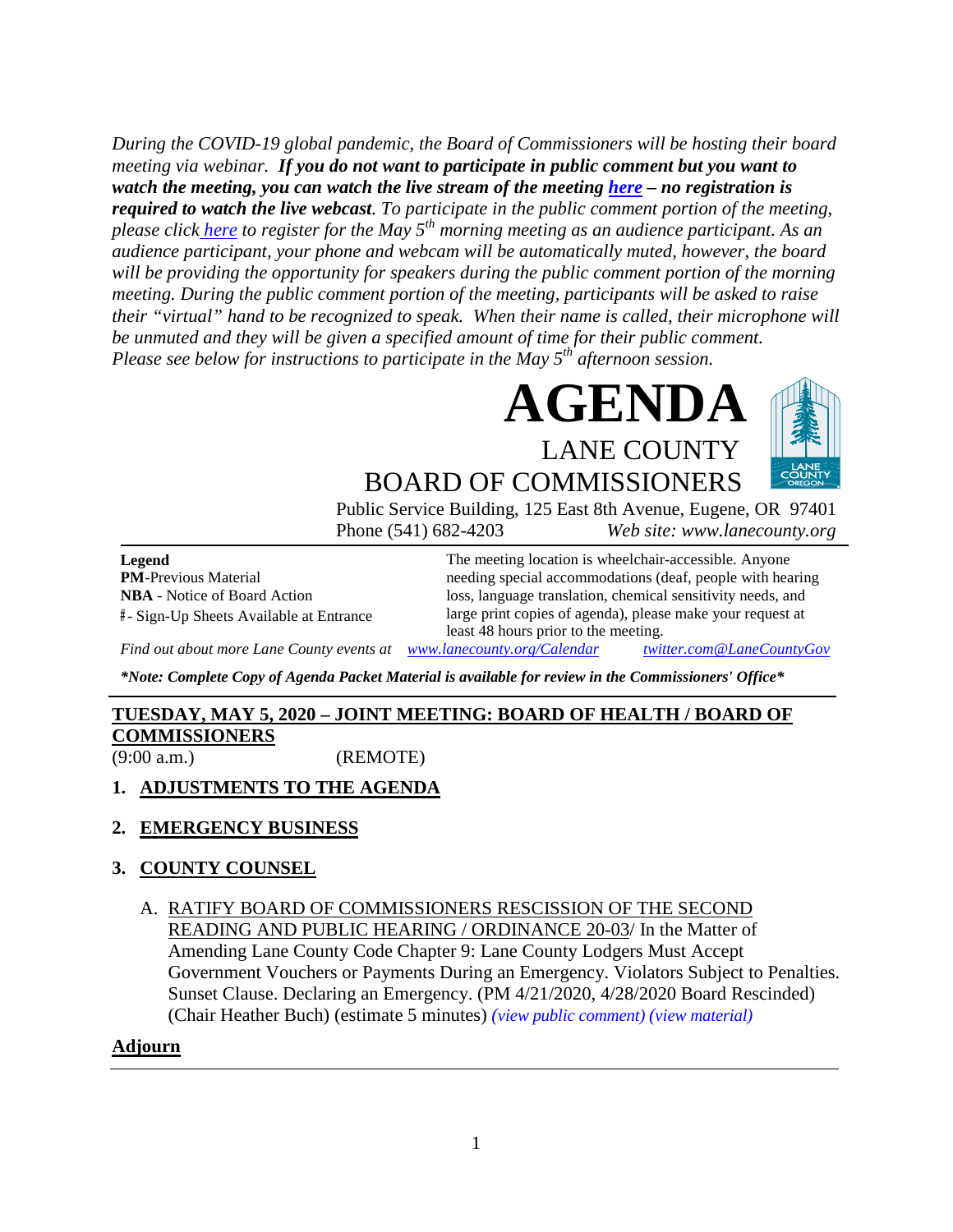# **TUESDAY, MAY 5, 2020 – REGULAR MEETING**

(Following Joint Meeting.) (REMOTE MEETING)

# **1. ADJUSTMENTS TO THE AGENDA**

## **2. EMERGENCY BUSINESS**

#### **3. #PUBLIC COMMENTS** *(view [material\)](http://www.lanecountyor.gov/UserFiles/Servers/Server_3585797/File/Government/BCC/2020/2020_AGENDAS/050520agenda/T.3.A.pdf)*

(Expected maximum time 10 minutes: Speakers will be taken in the order in which they sign up and will be limited to 3-minutes per public comments. If the number wishing to testify exceeds 10 speakers, then additional speakers may be allowed if the chair determines that time permits or may be taken at a later time.)

At this time, the Board of Commissioners strongly encourages public comment be submitted via email. If you wish to submit written comment, please send an email to *diana.jones@lanecountyor.gov* by no later than noon, the day before the scheduled meeting. **In the email subject line please include: PUBLIC COMMENT FOR MEETING DATE MM/DD/YYYY.** These emails will be compiled and will be included on the Board Agenda with a "view material" link. Please note, all emails submitted will be public record.

## **4. COMMISSIONERS' RESPONSE TO PUBLIC COMMENTS AND/OR OTHER ISSUES AND REMONSTRANCE (2 min. limit)**

## **5. CONSENT CALENDAR**

(All items listed here are considered to be routine by the Board of Commissioners and will be enacted by one motion in the form listed below. There will be no separate discussion of these items. If discussion is desired, that item will be removed from the Consent Calendar and will be considered separately.)

BEGINNING OF CONSENT CALENDAR \* \* \* \* (estimate 2 minutes)

#### A. COUNTY ADMINISTRATION

1) Approval of minutes: 4/28/2020 *(view [material\)](http://www.lanecountyor.gov/UserFiles/Servers/Server_3585797/File/Government/BCC/2020/2020_AGENDAS/050520agenda/T.5.A.1.pdf)*

#### END OF CONSENT CALENDAR \* \* \* \*

#### **6. HEALTH & HUMAN SERVICES**

- A. COVID-19 UPDATE. (Steve Mokrohisky, County Administrator; EOC Incident Commander) (estimate 30 minutes)
- B. ORDER 20-05-05-01/ In the Matter of Opening Up Oregon / Lane County, Including Approval of a Certification of Sufficient PPE for First Responders and Delegating Authority to the County Administrator to Sign Any Certification Documents. (Karen Gaffney, Director; Dr. Patrick Luedtke, Public Health Officer) (estimate 45 minutes [15/30]) *(view [material\)](http://www.lanecountyor.gov/UserFiles/Servers/Server_3585797/File/Government/BCC/2020/2020_AGENDAS/050520agenda/T.6.B.pdf)*
- C. ACTION/ Approval of Letter to Governor Brown Requesting Flexibility for Local Governments to Consider Exceptions during Reopening Oregon Process. (Karen Gaffney, Director) (estimate 10 minutes [5/5]) *(view [material\)](http://www.lanecountyor.gov/UserFiles/Servers/Server_3585797/File/Government/BCC/2020/2020_AGENDAS/050520agenda/T.6.C.pdf)*

# **7. SHERIFF'S OFFICE**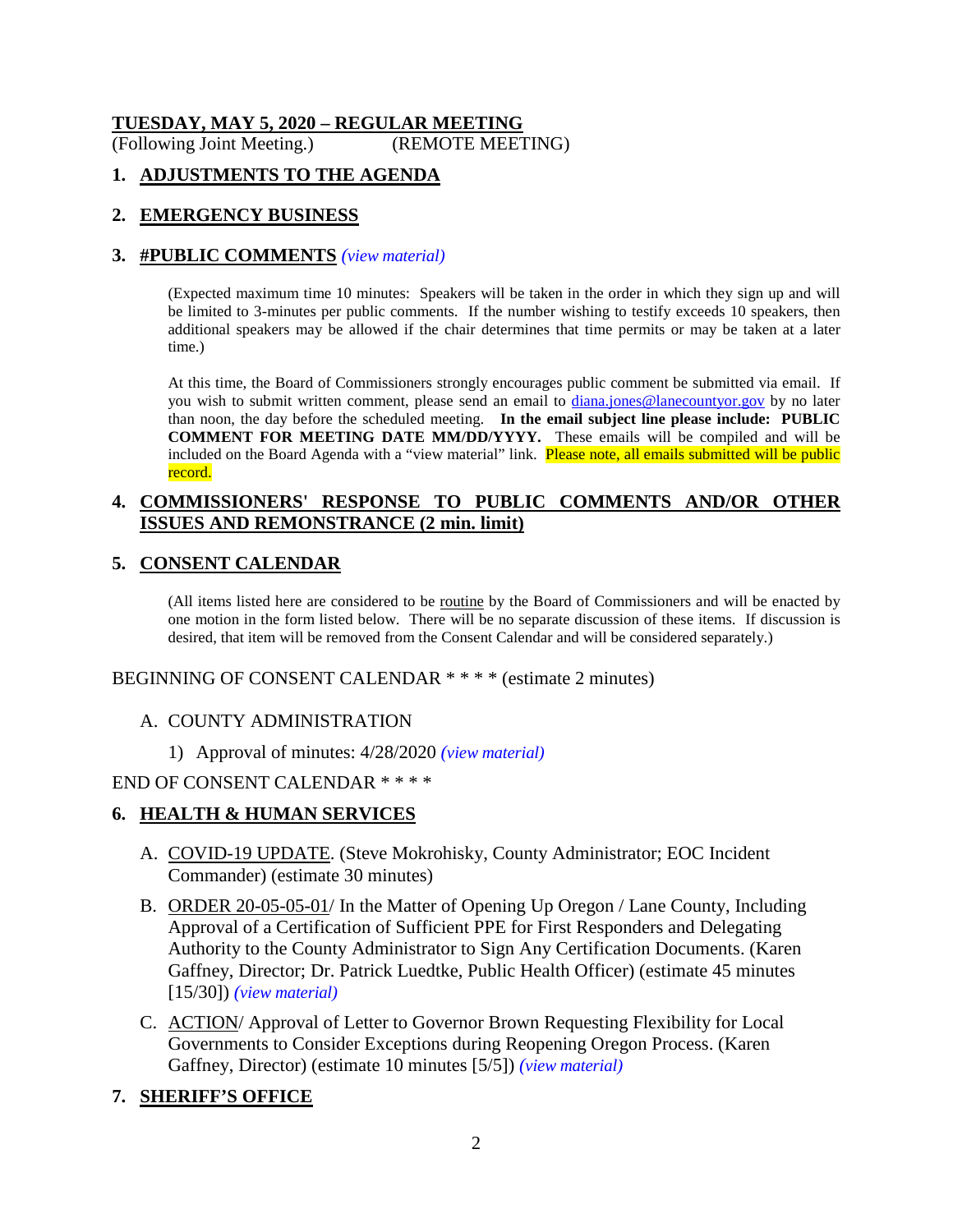A. ORDER 20-05-05-02/ In the Matter of Awarding a Contract to Daniels Electronics LTD. Dba Codan Radio Communications in the Amount of \$526,179.79 for Upgrades to the Sheriff's Office Conventional Radio Infrastructure and Delegating Authority to the County Administrator to Execute the Contract. (Sheriff Cliff Harrold; Chief Deputy Wilkerson; Lt. Larry Brown; Brian Greig) (estimate 20 minutes [5/15]) *(view [material\)](http://www.lanecountyor.gov/UserFiles/Servers/Server_3585797/File/Government/BCC/2020/2020_AGENDAS/050520agenda/T.7.A.pdf)*

# **8. COUNTY COUNSEL**

A. Announcements

# **9. COUNTY ADMINISTRATION**

- A. Announcements
- B. DISCUSSION/ Justice Center Update. (Steve Mokrohisky, County Administrator; Sheriff Cliff Harrold; Patty Perlow, District Attorney; Debra Vogt, Presiding Judge; Devon Ashbridge, Public Information Officer; Greg Rikhoff, Director of Operations; Mike Penwell, Capital Projects Manager) (estimate 30 minutes [15/15]) *(view [material\)](http://www.lanecountyor.gov/UserFiles/Servers/Server_3585797/File/Government/BCC/2020/2020_AGENDAS/050520agenda/T.9.B.pdf)*
- C. ORDER AND RESOLUTION 20-05-05-03/ In the Matter of Approving a Resolution Acknowledging the Lane County League of Women Voters and the 100<sup>th</sup> Anniversary of Women's Suffrage. (Mo Young, Equity and Access Coordinator) (estimate 10 minutes [5/5]) *(view [material\)](http://www.lanecountyor.gov/UserFiles/Servers/Server_3585797/File/Government/BCC/2020/2020_AGENDAS/050520agenda/T.9.C.pdf)*

# **9. EXECUTIVE SESSION as per ORS 192.660** (Remote Meeting)

# **10. OTHER BUSINESS**

#### **Recess**

*During the COVID-19 global pandemic, the Board of Commissioners will be hosting their board meeting via webinar. If you do not want to participate in public comment but you want to watch the meeting, you can watch the live stream of the meeting here – no registration is required to watch the live webcast. To participate in the public comment portion of the meeting, please click [here](https://lanecounty.wufoo.com/forms/qws72kf0l7gsw9/) to register for the May 5th afternoon meeting as an audience participant. As an audience participant, your phone and webcam will be automatically muted, however, the board will be providing the opportunity for speakers during the public comment portion of the morning meeting. During the public comment portion of the meeting, participants will be asked to raise their "virtual" hand to be recognized to speak. When their name is called, their microphone will be unmuted and they will be given a specified amount of time for their public comment.*

# **TUESDAY, MAY 5, 2020 – REGULAR MEETING**

(1:30 p.m.) (REMOTE MEETING)

# **11. PUBLIC WORKS**

A. FOURTH READING/ ORDINANCE 20-01/In the Matter of Amending Lane Code Chapter 11 to Update Definitions, Modernize Terminology, Amend the Code in Light of Recent Changes to State Law, and Update Referenced Codes and Statutes. (PM & NBA 3/17/2020, 3/31/2020, 4/21/2020) (Steve McGuire, Building Official; Alyssa Baz, Plans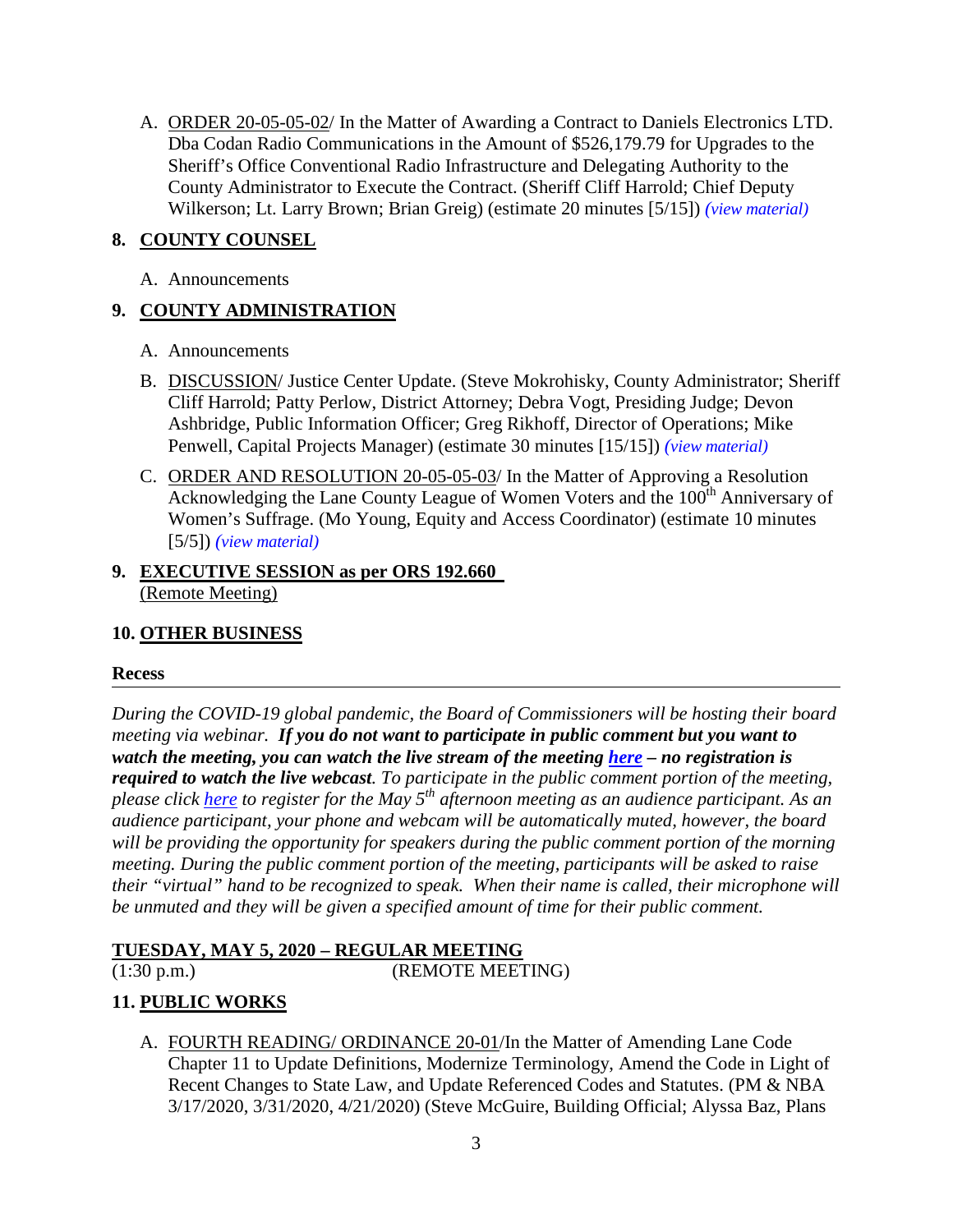Examiner; John Webster, Plans Examiner) (estimate 10 minutes [5/5]) *(view [3/17/2020 material\)](http://www.lanecountyor.gov/UserFiles/Servers/Server_3585797/File/Government/BCC/2020/2020_AGENDAS/031720agenda/T.7.A.pdf) (view 4/21/20 [material](http://www.lanecountyor.gov/UserFiles/Servers/Server_3585797/File/Government/BCC/2020/2020_AGENDAS/042120agenda/T.11.A.pdf) (view [material\)](http://www.lanecountyor.gov/UserFiles/Servers/Server_3585797/File/Government/BCC/2020/2020_AGENDAS/050520agenda/T.11.A.pdf)*

## **12. COMMISSIONERS' BUSINESS**

- A. Announcements
- B. Future Board Assignment Requests

# **13. REVIEW ASSIGNMENTS**

**14. EXECUTIVE SESSION as per ORS 192.660** 2:15 p.m. Time Certain (Remote Meeting)

## **15. EMERGENCY BUSINESS (Afternoon)**

# **16. OTHER BUSINESS**

# **Adjourn**

*During the COVID-19 global pandemic, the Lane County Budget Committee will be hosting their meetings remotely. To participate in the public comment portion of the meeting that will start at 7:00 pm, please click [here](https://lanecounty.wufoo.com/forms/q1txyuav1c7cbkj/) to register for the May 5th meeting as an audience participant. As an audience participant, your phone and webcam will be automatically muted, however, the committee will be providing the opportunity for speakers during the public comment portion of the meeting. During the public comment portion of the meeting, participants will be asked to raise their "virtual" hand to be recognized to speak. When their name is called, their microphone will be unmuted and they will be given a specified amount of time for their public comment. If you do not want to participate in public comment but you want to watch the meeting, you can watch the live stream of the meeting [here](https://lanecounty.org/cms/One.aspx?portalId=3585881&pageId=7842434) – no registration is required to watch the live webcast.* 

# **TUESDAY MAY 5, 2020 – BUDGET COMMITTEE**

(5:30 p.m.) (REMOTE MEETING)

|  | 1. CALL MEETING TO ORDER |  |
|--|--------------------------|--|
|  |                          |  |

**2. COMMITTEE BUSINESS** 5:30 p.m. – 5:45 p.m.

C. Committee Process

**5:30 p.m.** 

- A. Election of FY 20-21 Chair & Vice Chair
- B. Approve Lane County Budget Committee Minutes from Final Meeting of FY 19-20

|              | 3. BUDGET MESSAGE                                    | 5:45 p.m. $-6:25$ p.m. |
|--------------|------------------------------------------------------|------------------------|
|              | Steve Mokrohisky, County Administrator               |                        |
| 4.           | <b>BUDGET OVERVIEW</b>                               | 6:25 p.m. $-$ 6:50p.m. |
|              | Christine Moody, Budget & Financial Planning Manager |                        |
| <b>Break</b> |                                                      | 6:50 p.m. $-7:00$ p.m. |
|              | 5. PUBLIC HEARING                                    | 7:00 p.m. $-8:00$ p.m. |